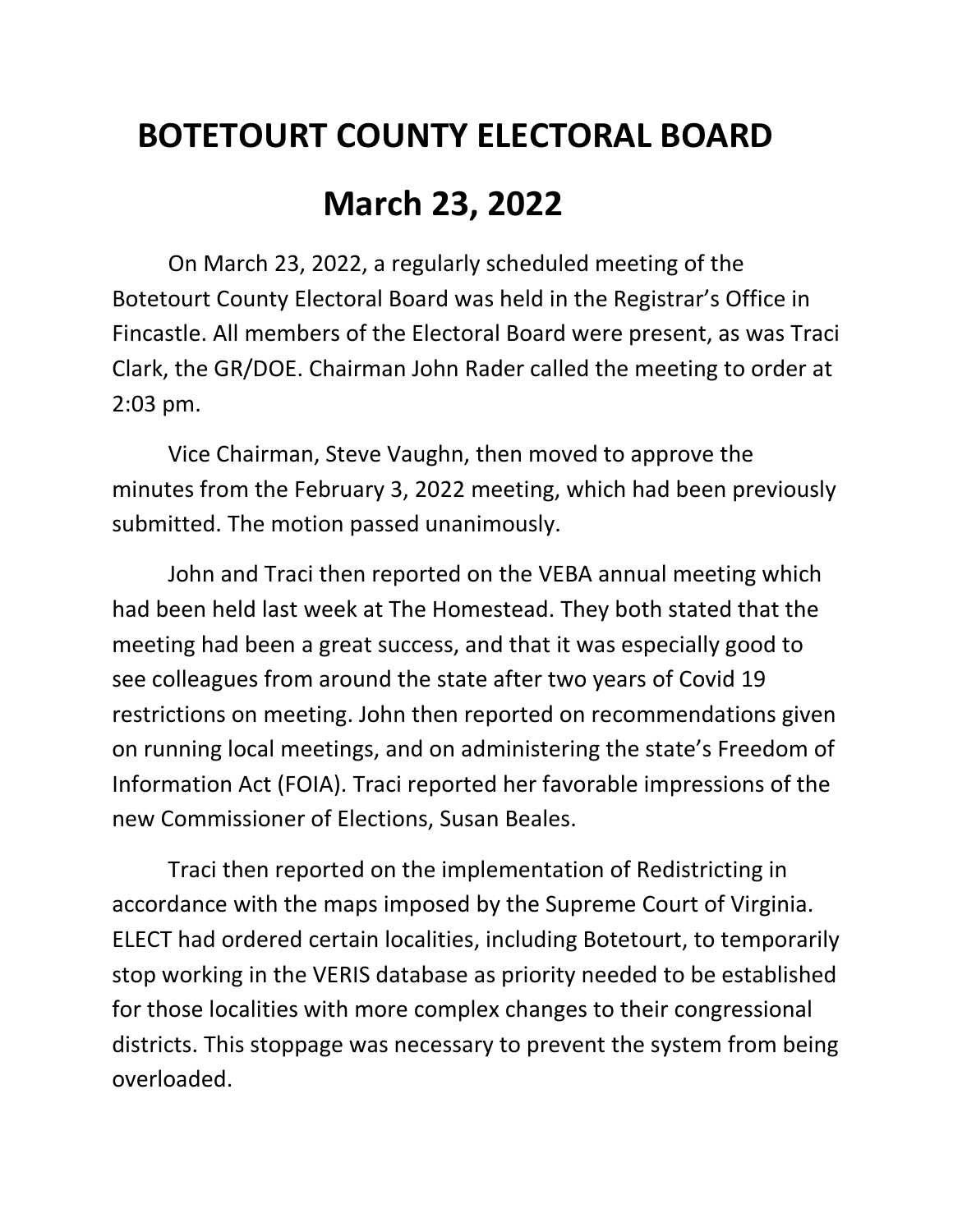Traci had made a public presentation on redistricting to the Board of Supervisors on March 22<sup>nd</sup>. There had been no public comment and the Board had seemed satisfied with the way things were proceeding. The plan is for all changes to take effect on July  $1<sup>st</sup>$ , after which notice cards will be sent to the county's registered voters.

There will be a Republican primary election in the sixth congressional district on June 21, 2022. A candidate named Merritt Hale will be challenging incumbent Ben Cline for the party's nomination. Traci said that she had been recruiting PEOs for this election and this had been going satisfactorily. Training dates had been established and early voting begins on Friday, May  $6<sup>th</sup>$ .

Traci then presented the Board with a proposed updated personnel manual for her office. Following discussion, Steve moved that Buck and Traci be appointed as a committee to review and comment on the new manual. The Board would tentatively plan to adopt it at its next meeting. The motion passed unanimously.

The Board then considered a proposed contract with Print Elect, the vendor of the county's voting machines. The contract was for the vendor to provide the county with paper products (ballots) for the next two years. Traci explained that we were experiencing shortage and supply chain problems with paper products and that she thought it wise to lock-in an adequate supply at an attractive price. Following discussion, Steve moved that the contract be approved. The motion passed unanimously.

Traci then asked the Board to go into closed session to discuss the county's required voting security plan per sec. 2.2-3711(A)(34) and to discuss the resignation of a member of staff and a possible replacement